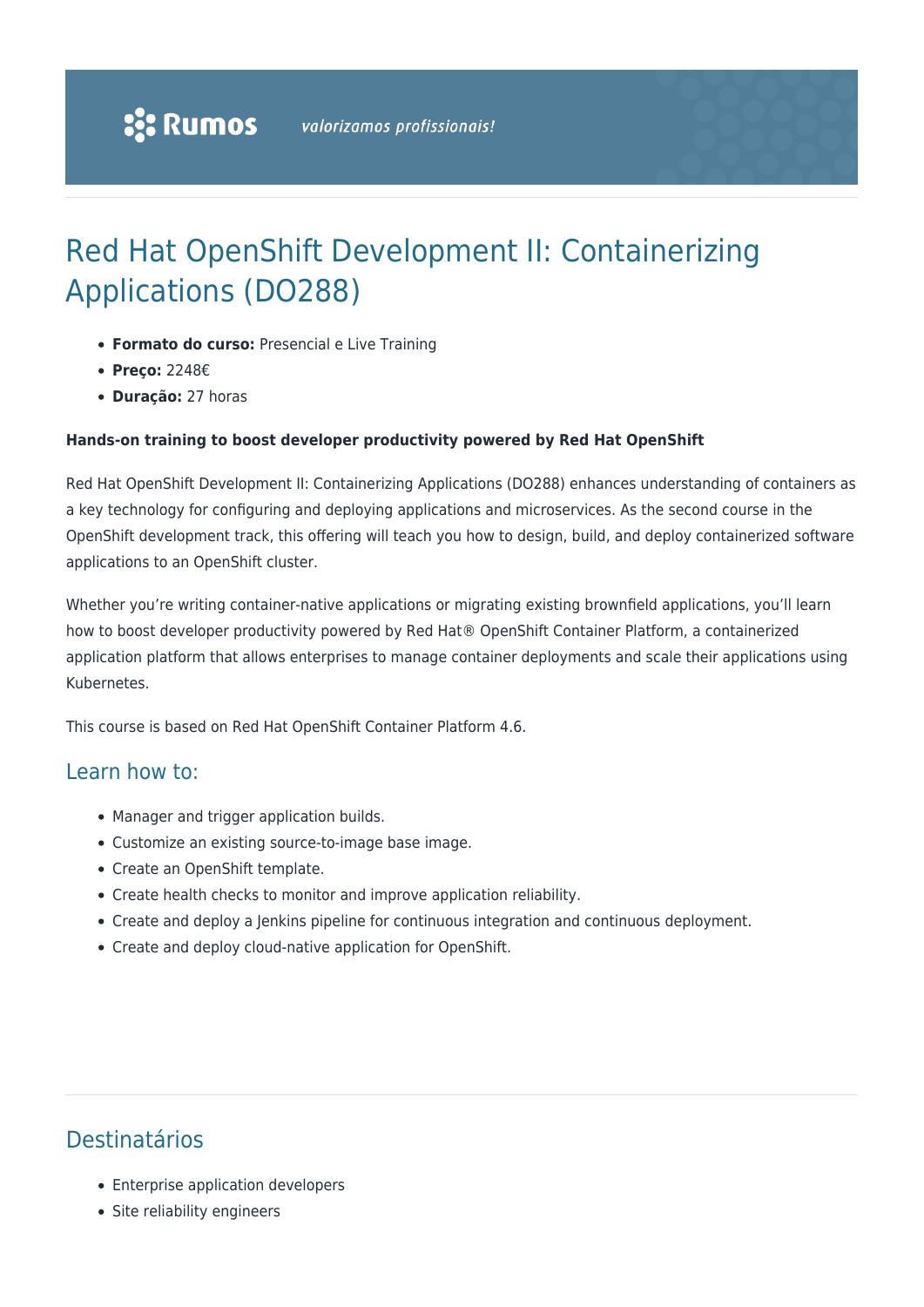# Pré-requisitos

- Complete the [Red Hat OpenShift I: Containers & Kubernetes \(DO180\)](https://rumos.pt/curso/introduction-to-containers-kubernetes-and-openshift-do180-presencial/), or have equivalent knowledge
- Being a Red Hat Certified System Administrator or having earned a higher certification is helpful for navigation and usage of the command line, but is not required

# **Objectivos**

#### **for the organization**

As administrators and developers seek ways to improve application time to market for minimum viable products, containers and OpenShift have quickly become the de facto solution for agile development and application deployment. A container-based architecture, orchestrated with Kubernetes and OpenShift, improves application reliability and scalability while decreasing developer overhead and facilitating continuous deployment.

Building on the container foundations set in Red Hat OpenShift I: Containers & Kubernetes (DO180), this offering represents the first developer-focused OpenShift course. This course provides the gateway to organizational and digital transformation by demonstrating the potential of DevOps using a container-based architecture.

#### **for the individual**

As a result of completing this course, you should be able to understand the fundamental concepts behind containerizing, scaling, deploying, and managing applications in Red Hat OpenShift Container Platform. You will also acquire these skills:

- Design container images to containerize applications.
- Customize application builds and implement post-commit build hooks.
- Create a multicontainer application template.
- Implement health checks to improve system reliability.

### Programa

#### **Deploy and manage applications on an OpenShift cluster**

Deploy applications using various application packaging methods to an OpenShift cluster and manage their resources.

#### **Design containerized applications for OpenShift**

Select a containerization method for an application and create a container to run on an OpenShift cluster.

#### **Publish enterprise container images**

Create an enterprise registry and publish container images to it.